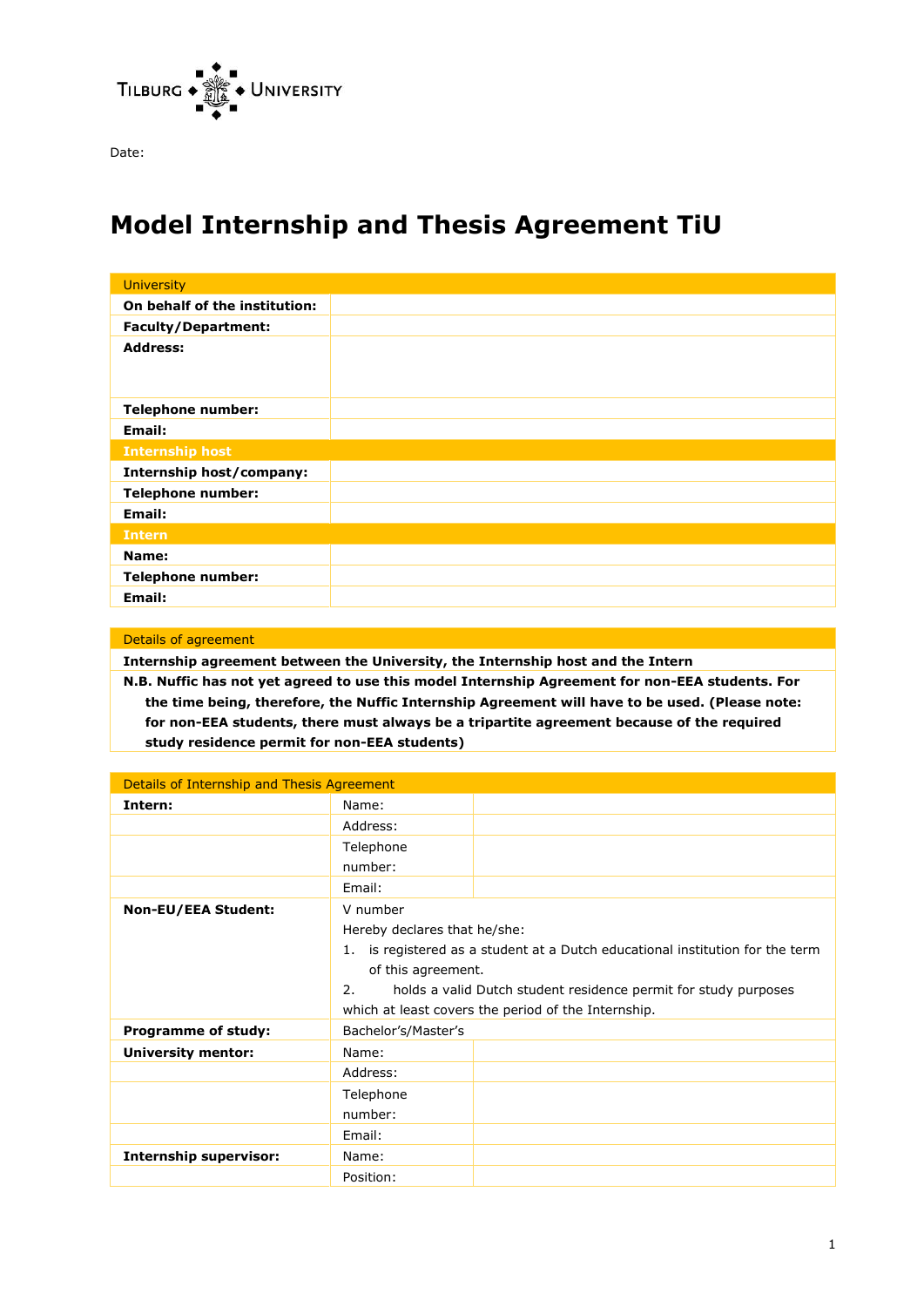|                                       | Address:                                                                                                                            |  |  |
|---------------------------------------|-------------------------------------------------------------------------------------------------------------------------------------|--|--|
|                                       | Telephone                                                                                                                           |  |  |
|                                       | number:                                                                                                                             |  |  |
|                                       | Email:                                                                                                                              |  |  |
| <b>Optional: Study adviser:</b>       | Name:                                                                                                                               |  |  |
|                                       | Telephone                                                                                                                           |  |  |
|                                       | number:                                                                                                                             |  |  |
|                                       | Email:                                                                                                                              |  |  |
| Project:                              | Title                                                                                                                               |  |  |
|                                       | Subject:                                                                                                                            |  |  |
|                                       | Description:                                                                                                                        |  |  |
| <b>Internship period</b>              | From<br>to                                                                                                                          |  |  |
| <b>Internship location:</b>           |                                                                                                                                     |  |  |
| <b>Course code:</b>                   |                                                                                                                                     |  |  |
| The number of Internship              |                                                                                                                                     |  |  |
| <b>ECTS credits</b>                   |                                                                                                                                     |  |  |
| Internship pay <sup>1</sup> :         | €<br>nett per month                                                                                                                 |  |  |
| <b>Expense allowance<sup>2</sup>:</b> | €<br>nett per month                                                                                                                 |  |  |
| Leave:                                | De Intern is entitled to<br>days of leave                                                                                           |  |  |
| <b>Optional provisions:</b>           | Declares that<br>Article 11.7 $\Box$ is applicable $\Box$ not applicable<br>Article 16.6 $\Box$ is applicable $\Box$ not applicable |  |  |
|                                       |                                                                                                                                     |  |  |
|                                       |                                                                                                                                     |  |  |
| <b>Specification of the</b>           |                                                                                                                                     |  |  |
| background knowledge                  |                                                                                                                                     |  |  |
| contributed for the                   |                                                                                                                                     |  |  |
| purposes of the Internship            |                                                                                                                                     |  |  |
| by the University and/or              |                                                                                                                                     |  |  |
| the Intern                            |                                                                                                                                     |  |  |
| <b>Particulars:</b>                   | • Please note that for certain countries (outside the EEA), a research permit                                                       |  |  |
|                                       | may be required (for instance:                                                                                                      |  |  |
|                                       | https://www.nvwa.nl/onderwerpen/nagoya-protocol).                                                                                   |  |  |
|                                       | • Possibly by the final assessor in Article 6(4) approved as the competent                                                          |  |  |
|                                       |                                                                                                                                     |  |  |
|                                       | Any derogation from the period referred to in Article 10(1). This term can                                                          |  |  |
|                                       | be extended with a motivated appeal to knowledge security to a                                                                      |  |  |
|                                       | maximum of no more than 5 years and, in the case of particularly                                                                    |  |  |
|                                       | sensitive knowledge and technology with negative consequences for the                                                               |  |  |
|                                       | national security of our country and damage to the Dutch capacity for                                                               |  |  |
|                                       | innovation, up to <> year(s).                                                                                                       |  |  |
| Particulars in case of                | • The intern shall have a duty to comply with the covid-19 measures                                                                 |  |  |
| emergency (due to corona)             | applicable in the country and taken by the Internship host;                                                                         |  |  |
|                                       | • The Internship supervisor is the primary contact person for the Intern in<br>case of emergency;                                   |  |  |
|                                       | • The Internship supervisor takes responsibility if any assistance is                                                               |  |  |
|                                       |                                                                                                                                     |  |  |
|                                       | necessary (e.g. contact with embassy);                                                                                              |  |  |

 $<sup>1</sup>$  Internship pay means an expense allowance; from a fiscal point of view there is no question of an employee relationship on the</sup> basis of which wages are paid and social premiums (including income tax) are withheld. Viewed from the perspective of labour law, there is no relationship of employment, but learning on the job.

<sup>&</sup>lt;sup>2</sup> An allowance for travel or expenses is not deemed to constitute income. The Internship host will not withhold income tax and premiums from a travel or expense allowance.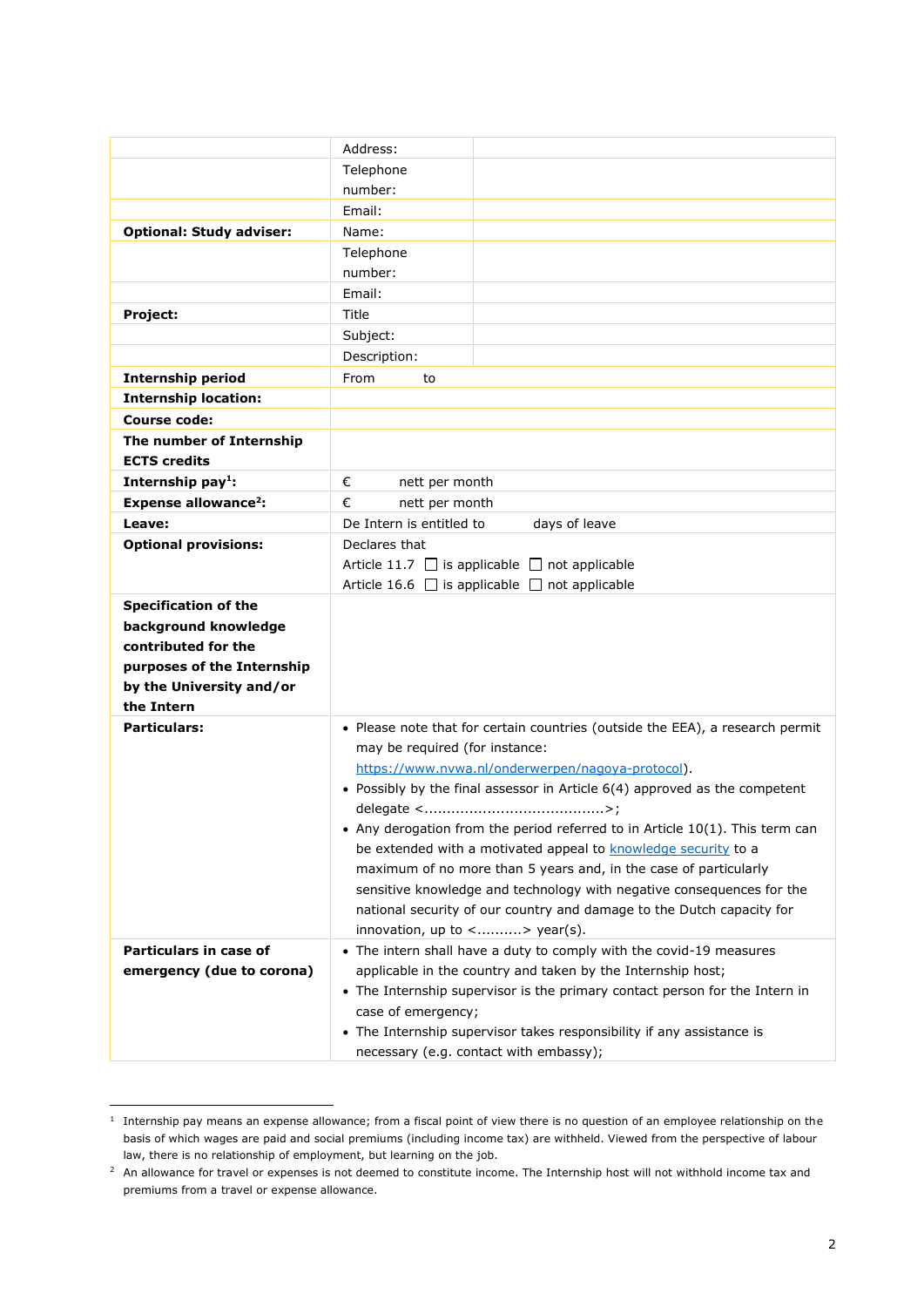|                | Intern, University mentor and Internship supervisor come to an alternative<br>how the Internship work plan is executed if the Intern is unable to complete |
|----------------|------------------------------------------------------------------------------------------------------------------------------------------------------------|
|                | his/her Internship on location.                                                                                                                            |
| <b>Comment</b> |                                                                                                                                                            |

The following constitutes an inseparable and integral part of this Internship Agreement:

- The Terms & Conditions attached to this University Internship Agreement which are accepted by the University, Intern and Internship host upon signing the Internship Agreement.
- National agreements on intellectual property and students[: Addendum Guidelines Intellectual Property and](https://vsnu.nl/files/documenten/Domeinen/Onderzoek/Valorisatie/Eindversie%20Addendum%20Richtsnoer%20IER%20en%20studenten.pdf)  [Students.](https://vsnu.nl/files/documenten/Domeinen/Onderzoek/Valorisatie/Eindversie%20Addendum%20Richtsnoer%20IER%20en%20studenten.pdf)

The Intern declares to have read and fully understood the agreement and the accompanying 'Terms and Conditions of Internship Agreement'.

The parties to this Internship Agreement have agreed as such and signed it on :

| Intern            | On behalf of the Internship host | On behalf of the University |
|-------------------|----------------------------------|-----------------------------|
| digital signature | digital signature                | digital signature           |
| Name:             | Name:<br>Position:               | Name:<br>Position:          |

Please ensure that the signatory is authorised to sign Internship agreements. If in doubt, please contact the lawyer of the relevant University department.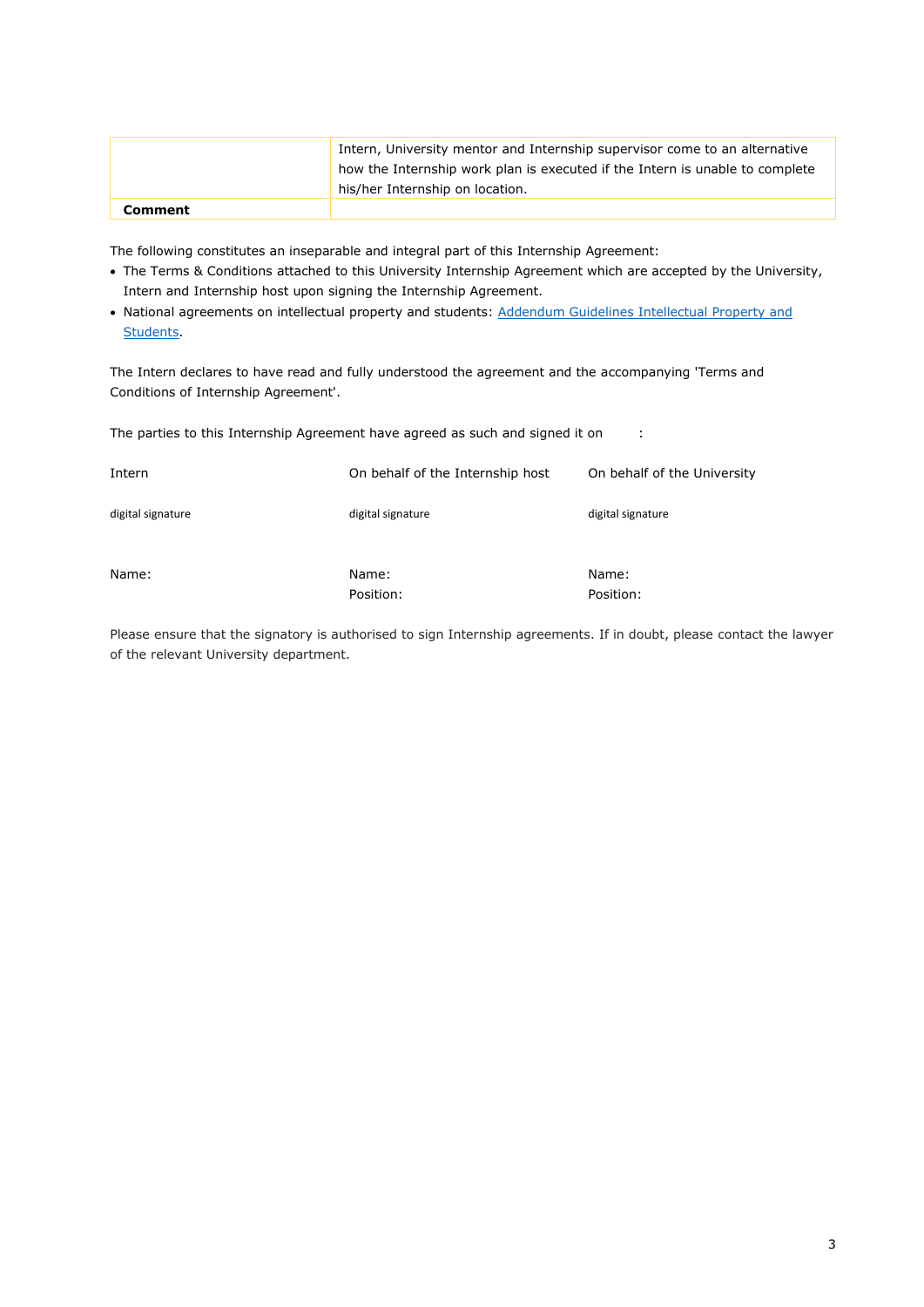

*Version December 1, 2021*

# **INTERNSHIP AND THESIS AGREEMENT TERMS AND CONDITIONS**

#### **Article 1 DEFINITIONS**

- 1.1 Study programme: a Bachelor's or Master's programme of study within the University, which is listed in the CROHO register.
- 1.2 University mentor: a Study programme lecturer who assumes responsibility for supervising and assessing an Internship and/or thesis on behalf of the University.
- 1.3 Internship coordinator: an overseer of the Internship procedures acting on behalf of the Study programme.
- 1.4 Internship regulations: regulations drawn up by the Study programme which include the regulations that it has drawn up for Internships, including their objectives and substance.
- 1.5 Internship work plan: a plan drawn up by an Intern setting out the educational activities and work which have been stipulated in consultation with the Study programme and the Internship host, and which the Intern will be performing during their Internship. A data management plan may constitute part of this if necessary.
- 1.6 Internship supervisor: an Internship host staff member who assists the Intern in the workplace during their Internship.
- 1.7 Internship: practical training which constitutes part of the curriculum.
- 1.8 Internship host: Internship organisation.
- 1.9 Internship Agreement: the agreement between the University, the Internship host and the Intern or between the University and the Intern.
- 1.10 Intern: a student enrolled in a Study programme with whom an Internship Agreement is concluded.
- 1.11 University: the institution where the Intern is enrolled as a student.

# **Article 2 PURPOSE OF THE INTERNSHIP**

2.1 The Intern shall be afforded an opportunity to acquire practical experience with an Internship host for the purposes of their University Study programme where the Intern is enrolled.

- 2.2 Their Internship constitutes part of the curriculum. The mandatory components of the Internship are set out in the applicable study guide, the Education and Examination Regulations and/or in the Internship Regulations of the University.
- 2.3 The purpose of the Internship and the activities to be performed are included in the Internship work plan attached to the Internship Agreement.

# **Article 3 DEDICATED HOURS**

The Intern's dedicated working hours shall be identical to those applicable within the Internship host's organisation, unless otherwise stipulated in the Internship work plan. Furthermore, the Intern shall be entitled to participate in educational activities at the University at the times specified in the Internship work plan, including consultation with the University mentor.

## **Article 4 THE INTERN'S STATUS**

- 4.1 The Internship is designed to expand the Intern's knowledge, skills and experience for the benefit of their Study programme. As such, this Internship Agreement does not seek to serve as an employment contract under the terms of Section 7:610 of the Dutch Civil Code, nor is it intended to be such either.
- 4.2 The Intern shall remain registered as a student at the University during the Internship.
- 4.3 The Internship will be carried out under the responsibility and supervision of the Study programme in which the Intern is enrolled.
- 4.4 No restrictions may arise pursuant to the Internship in relation to the Intern's future work with other institutions or businesses.
- 4.5 The Internship host will not enter into any other type of (temporary) employment, including hiring or employment on any other basis, with the Intern in addition to this Internship Agreement, for the period indicated on the cover page under 'Details of Internship Agreement'.
- 4.6 The Intern will not enter into any other commitments with the Internship host, its suppliers, clients or other relations in addition to this Internship Agreement, during the period stated in the Internship Agreement.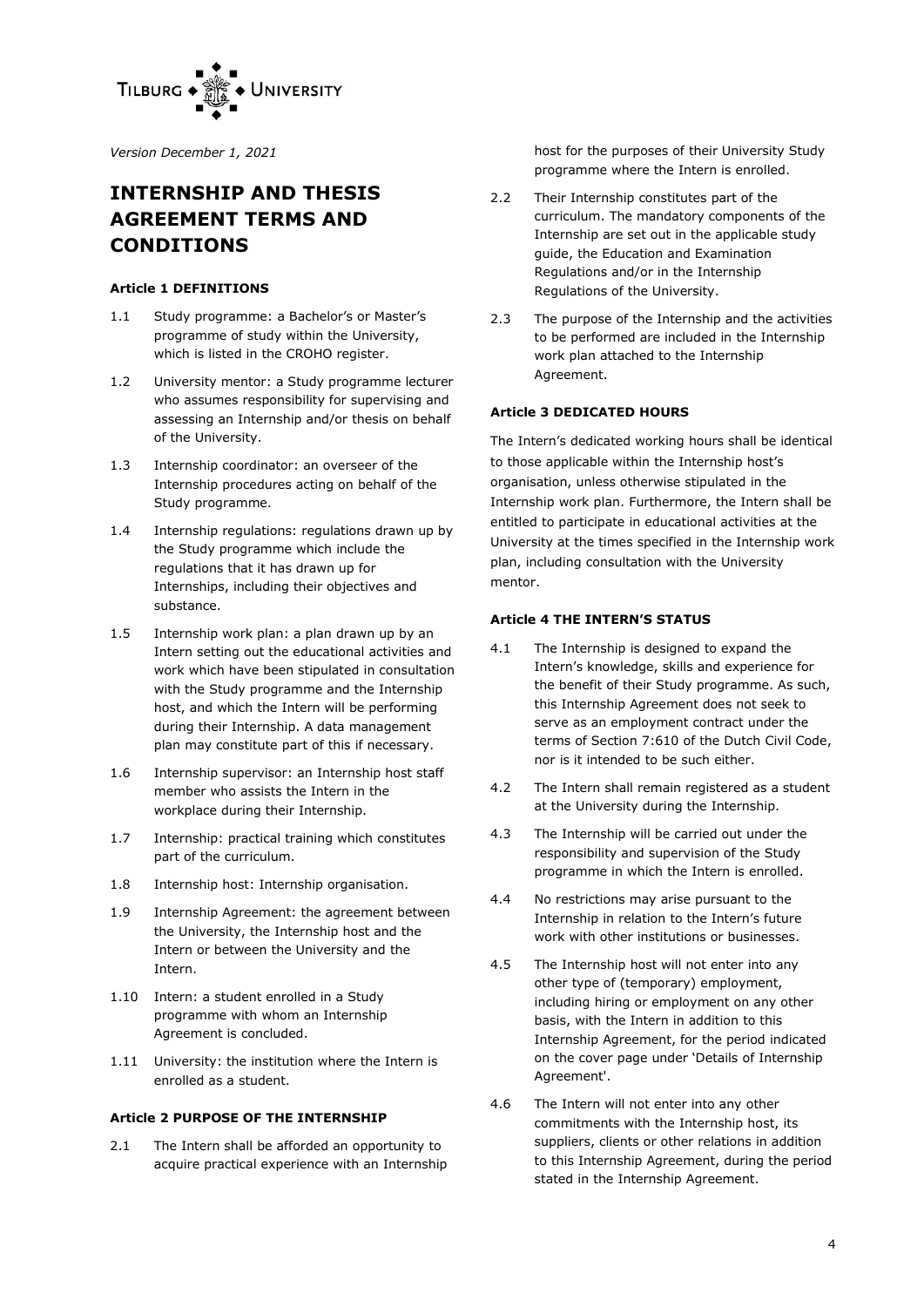#### **Article 5 SUPERVISION**

- 5.1 The Internship supervisor shall oversee the progress of the Internship on behalf of the Internship host.
- 5.2 The Internship supervisor and the Intern shall consult each other with some regularity or as required for the purposes of mentoring and on a number of occasions evaluation, preferably halfway through the Internship period and after it has ended.
- 5.3 Before the start of the Internship, the Intern will submit an Internship work plan to the University mentor and the Internship supervisor in which the supervision will be made concrete. A University mentor and the Intern shall attend a progress meeting with each other at least once.
- 5.4 The Internship supervisor and a University mentor shall conduct an evaluation interview with the Intern at least once.

## **Article 6 ASSESSMENT**

- 6.1 In accordance with the relevant guidelines in the Internship Regulations and/or Education and Examination Regulations, the Internship supervisor fills in an evaluation form provided by the University.
- 6.2 The examiner prepares the final assessment in accordance with the guidelines mentioned in Article 6(1).
- 6.3 The assessment shall be discussed with the Intern.
- 6.4 The examiner shall be responsible for the final assessment of the Internship.

# **Article 7 PAYMENTS**

- 7.1 In the event that the Intern receives Internship pay, the Internship host shall withhold any salary deductions and the customary premiums.
- 7.2 To the extent that it concerns expenses incurred by the Intern on behalf of the Internship host and does not concern travel costs from the home address to the Internship location, these expenses will be borne by the Internship host and may be submitted by the Intern to the Internship host, subject to the

internal standards used by the Internship host for expense claims.

7.3 With regard to costs relating to commuting, arrangements may be made between the Intern and the Internship host.

# **Article 8 TIME OFF AND ILLNESS**

- 8.1 The Intern shall be entitled to time off. In principle, the accrual of time off will be the same as the Internship host's leave arrangements. The Internship supervisor may only accede to a request for additional time off in consultation with a University mentor.
- 8.2 The procedure for extraordinary leave and the Work and Care Act [Wet arbeid en zorg] shall in principle<sup>3</sup> apply as they do in relation to the Internship host's employees. In the event that the Intern takes time off in excess of the number of agreed days of leave, the Internship period shall be extended by the excess.
- 8.3 No days off need be taken for educational activities such as examinations, resits and Internship review days.
- 8.4 In the event that they are sick, the Intern shall report this to the Internship supervisor in accordance with the Internship host's rules. The same shall occur when reporting for duty again. Any agreed expense arrangements shall not apply during the period of illness.
- 8.5 Where the Intern is sick for longer than two (2) weeks, they shall also notify a University mentor of this.

# **Article 9 HOUSE RULES AND INSTRUCTIONS OF THE INTERNSHIP HOST**

- 9.1 The Internship host shall present the Intern with its internal rules and regulations and/or codes of conduct which are applicable in relation to its staff. The Intern shall have a duty to comply with those regulations. The Intern shall have a duty to heed the Internship supervisor and/or University mentor's instructions.
- 9.2 In the event of a serious conflict between the internal regulations and this Internship Agreement, the Internship coordinator, University mentor or the Examination Board will decide whether the Intern may commence the

 $3$  For instance, this does not include care leave. Interns also do not fall under the responsibility of the in-house medical officer.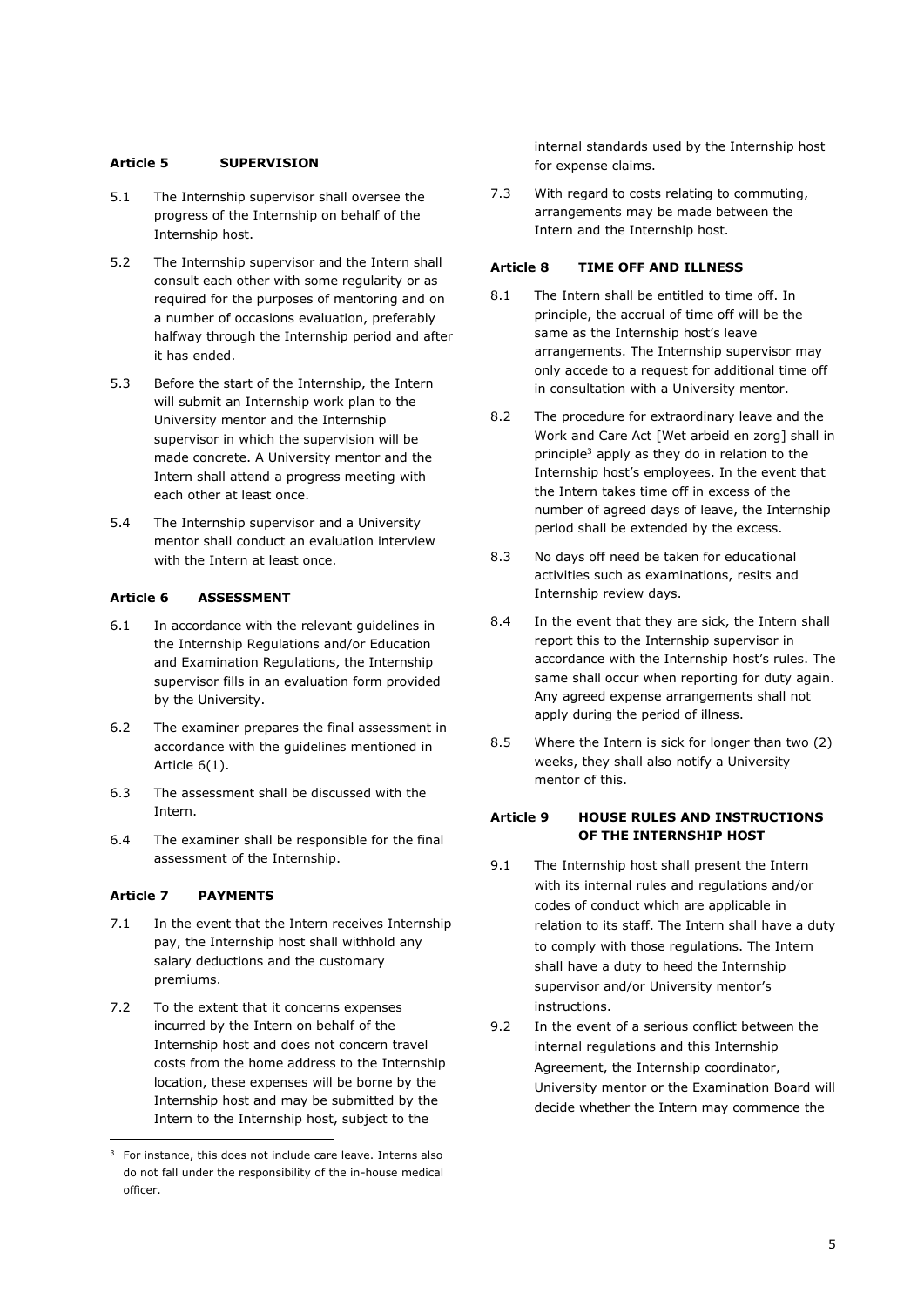Internship under the internal regulations of the Internship host.

#### **Article 10 CONFIDENTIAL INFORMATION**

10.1 The Intern is obliged to keep secret all knowledge, data and other (technical) information (trade secrets) of the Internship host and/or third parties known to the Intern during the Internship period and of which the Intern knows or may reasonably suspect that they must be kept secret and may not be disclosed to third parties. This confidentiality shall be valid indefinitely. Confidentiality does not apply only in those cases where confidential information, in the context of the assessment and supervision of the internship assignment (e.g. the internship report or the graduation report), must necessarily be shared with the educational institution. The Intern may only share this confidential information with the educational institution after the Internship host has given explicit permission. The Internship host may also impose conditions on the sharing of this confidential information with the University, but without preventing the Intern from being assessed or graduating.

> The same rules apply to the Intern as to employees of the Internship host with respect to classified business information. Where the Trade Secrets Act<sup>4</sup> applies, it also applies to the Intern.

The Intern will include confidential (classified) company information in a confidential attachment to the Internship Report only if necessary and relevant to the Internship and only after prior written agreement with the Internship host.

If confidentiality of the Internship report, thesis or report is necessary, then confidentiality only relates to the specific portions intended for that purpose. The relevant confidentiality period will be as short as possible, in principle not exceeding two years to establish IP rights or publish peer review articles.

On justified grounds such as the need for companies to make use of the data used by the student in the Internship report, thesis or other report, a longer period may be agreed. This longer period requires thorough argumentation as to the reason and the duration of the period. When an extension of the deadline is necessary based on fair and reasonable arguments, an extension of up to three years is possible.

- 10.2 University employees who, by virtue of their position and statutory duties, have access to confidential information, are bound by the obligation of non-disclosure in accordance with the Collective Labour Agreement (CAO) for Dutch Universities, the professional code and/or applicable complaints or disputes regulations.
- 10.3 This duty of confidentiality shall not apply in relation to information which demonstrably:
	- was already publicly available when it was obtained; or
	- b. became publicly available other than through the actions or negligence of the Intern or the University; or
	- was obtained from a third party who received this information directly or indirectly from the Internship host and who is entitled to disclose or provide it; or
	- was already in the possession of the Intern or the University before the commencement of the Internship, provided that this information has not been obtained from the Internship host directly or indirectly; or
	- was produced independently by the Intern or the University without using any information supplied by the Internship host;
	- f. may be released with the written permission of the Internship host; and/or
	- g. the University and/or the student are obliged to disclose by or by virtue of a statutory provision, by virtue of an irrevocable decision of a competent public court or by virtue of an otherwise binding and unassailable decision of any administrative body, any regulatory or selfregulating body or authority (including the University's Scientific Integrity Committee or the National Scientific Integrity Initiative (LOWI), on the understanding that in such a case:

I. the University will enable the Internship host to take such steps as may be in the Internship host's interest in confidentiality; and II. only that part of the confidential information which is described in the relevant provision or in the relevant

decision will be disclosed and only to the

<sup>4</sup> https://wetten.overheid.nl/BWBR0041459/2018-10-23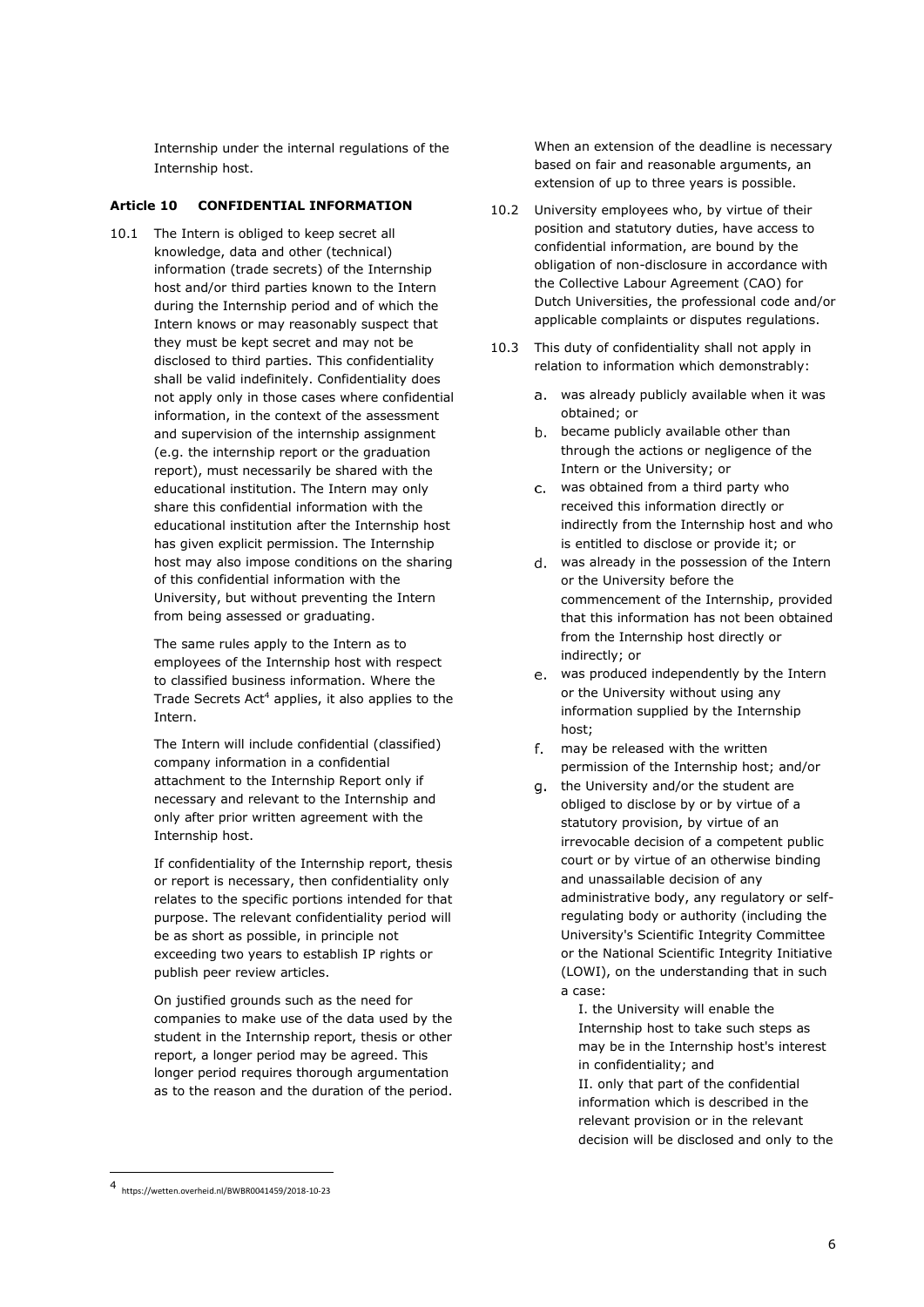bodies, authorities and (legal) persons named therein.

- 10.4 The results of the Internship form part of the relevant Internship report/thesis/report. If the Intern gives a presentation in connection with the assignment, any graduation outcomes produced through their work shall not be deemed to constitute information which must be treated in confidence in accordance with the provisions set out in Article 12 of these Internship conditions, except in very exceptional cases.
- 10.5 In the event that the Internship host believes that the Intern has violated the duty of nondisclosure, or has failed to take reasonable steps to refrain from disclosing trade secrets, the Internship host will hold the Intern accountable. The University may also call on the Intern to account for this in the event that such non-compliance occurs. Under no circumstances shall the University be liable for the Intern's failure to comply with their duty of non-disclosure.

# **Article 11 BACKGROUND INFORMATION, CONTRIBUTED KNOWLEDGE, OUTCOMES AND INTELLECTUAL PROPERTY**

- 11.1 The knowledge and know-how (background information) provided by the Internship host for the purposes of the Internship, including any intellectual property rights to same, remain the property of or are held by the Internship host and do not create any rights of use outside the framework of the Internship. The background information provided by the University for the purposes of the Internship, including the intellectual property rights vested in it, will remain the property of the University and will not create any rights of use.
- 11.2 Any intellectual property rights to outcomes produced by the Intern while carrying out their Internship, including any in an Internship report, thesis or any other research findings, such as a report, written machine language and/or source code but excluding the copyright to the Internship report or other report or thesis shall be vested in the Internship host, unless:
	- h. The University can demonstrate that it has made a substantial contribution to the creation of the results generated; or
	- j. The results generated by the Intern (including know-how or an invention) that

are not related to the subject matter of the Internship assignment and have been written, created or invented solely by the Intern during free time and without the use of resources of the Internship host.

Any copyright on an Internship report, thesis or any other research findings, such as a report, shall constitute the Intern's intellectual property.

- 11.3 Insofar as necessary, the Intern transfers the intellectual property rights referred to in Article 11(2) to the Internship host in advance and delivers them to the Internship host, which transfer and delivery the Internship host accepts. Acting at the Internship host's request, the Intern shall do anything else required to assign such intellectual property rights, such as sign any documents needed for the transfer, application for and/or registration of such intellectual property rights.
- 11.4 If the Intern according to applicable law (e.g. patent law or copyright law) and as elaborated in the Appendix: 'Addendum Guidelines Intellectual Property and Students', which is part of this Internship Agreement, is entitled to compensation for lack of intellectual property rights, the Internship host as the entitled party is responsible for the payment thereof.
- 11.5 Any prototype made for the purposes of the Internship shall be the Internship host's property, unless the parties agree otherwise.
- 11.6 The University shall at all times be entitled to use any non-confidential outcomes produced during the Internship for its internal, noncommercial research purposes or its educational, public relations and/or application purposes free of any royalties.
- 11.7 If the Intern has made a patentable invention, the Internship host will ensure that the Intern is listed as an inventor or co-inventor in the patent application and patent, respectively.
- 11.8 If the University can demonstrate that it has made a substantial contribution to the creation of the results generated, then the rights to these results and intellectual property belong to the University. If the right to the final results, to which the University has made a substantial contribution, is indivisible or cannot be divided into partial rights, a joint intellectual property right exists for both the University and the Internship host. In order to avoid joint intellectual property as much as possible, the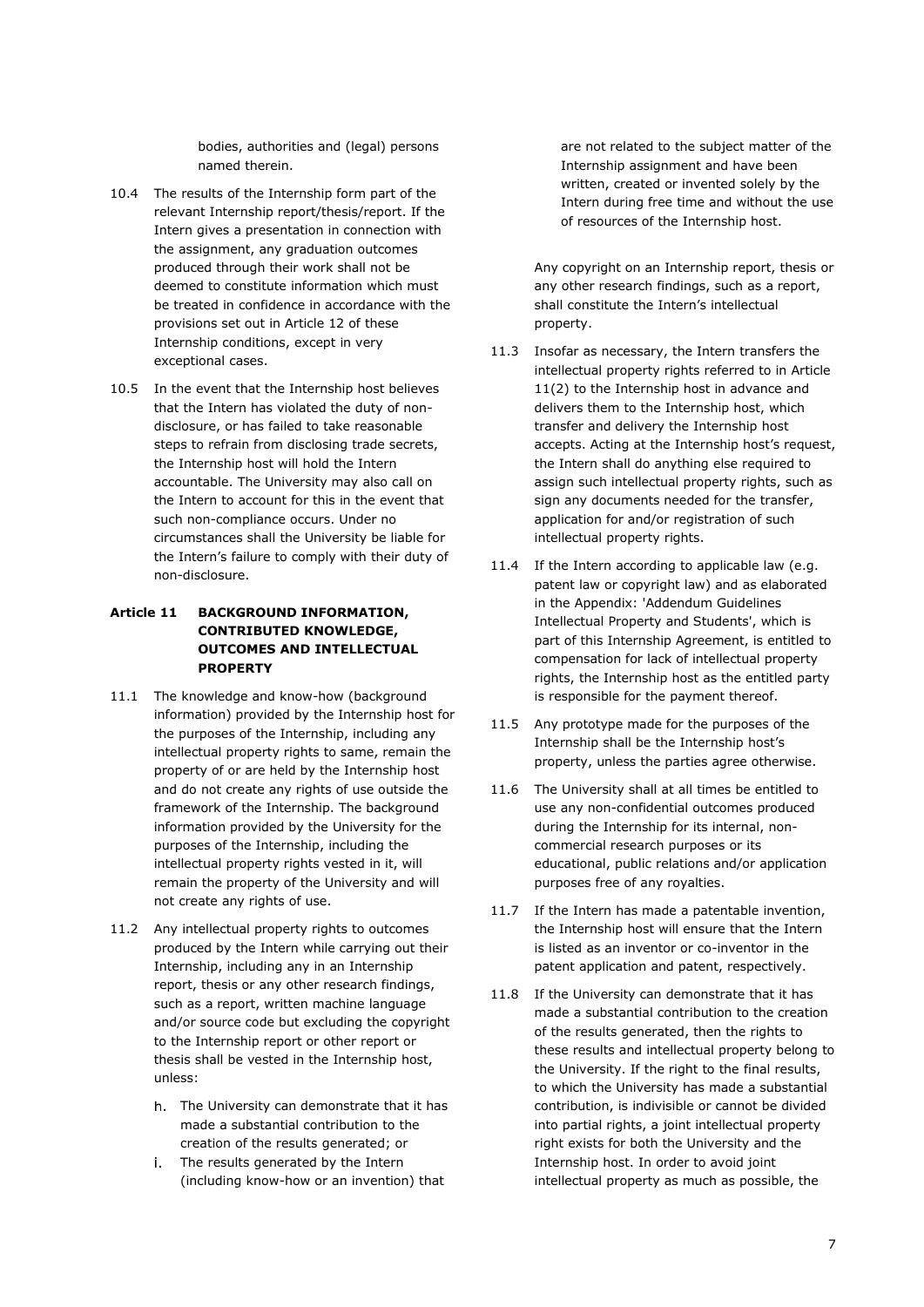University is willing to assign the ownership of any outcome or intellectual property right to the Internship host in return for a competitive fee (which is to be agreed on). In such a case, the University shall receive a free licence from the Internship host for educational, noncommercial research, publication and public relations purposes. The transfer of intellectual property rights accruing to the University to the Internship host may not be withheld by the University on unreasonable grounds. If there are (joint) rights to results that accrue to the University, the Internship host and University will establish prior to the graduation session which rights to the results are (1) jointly owned, (2) owned by the University, or (3) owned by the Internship host.

- 11.9 Prior to any publication and, if applicable, prior to the registration of intellectual property rights, the parties will inform each other in writing about the results generated by them in the Internship and the intellectual property rights vested or to be vested in them.
- 11.10 Unless otherwise agreed, any costs involved in the application for and/or maintenance of a patent shall be borne by the applicant.
- 11.11 The foregoing provisions shall also apply mutatis mutandis to a source code developed over the course of a graduation project.

#### **Article 12 RIGHT OF DISCLOSURE**

12.1 If the Intern gives a presentation, the Internship report, thesis, or report will be made public (including in the case in question via the repository as described in Article 12 paragraph 2). In doing so, the Intern will take the provisions of Article 10 into account regarding the embargo arrangements. The Intern will provide the Internship host with a draft of the thesis report (including the title and summary) no later than one month before the thesis report is officially submitted. The Internship host has the right to have the graduation report placed under embargo if the Internship host believes that its (potential) intellectual property rights or commercial interests will be harmed. The embargo period shall in principle not exceed two years but may, in exceptional cases, be extended to five years. The extension to five years must be approved by the University's appropriate body. Approval may not be withheld on unreasonable grounds.

> The Internship host has - in exceptional cases the right to demand removal of information

from the graduation report in order to protect its business interests. The Internship host will make the required removal known to the Intern within fourteen days of receiving the draft of the thesis report. If this has removed information necessary for the University's review of the thesis report, that information may be included in a confidential attachment. The Internship host determines if and what information may be included in a confidential attachment. A confidential attachment, unlike the thesis report, will not be made public.

If the University is of the opinion that, due to the lack of information, the thesis report cannot be adequately assessed, the University and Internship host will consult with each other to reach a reasonable and equitable solution for all parties within a reasonable period of time.

- 12.2 When uploading the Internship report or other report or thesis, the Intern shall confer on the University the right to publish such a report through its repository. The confidential attachment will not be uploaded by the Intern.
- 12.3 If an embargo has been agreed, it will not apply to the metadata in the repository. Where an embargo is granted, the Internship host shall verify whether the formulation of the title, summary or other metadata needs to be revised before the Intern uploads the relevant report. This shall not affect the Intern's right to submit the full graduation report to the University mentor and/or examiners.

#### **Article 13 FEES AND LICENCES FOR SOFTWARE USE**

- 13.1 Any software which the University supplies for educational purposes may not be used for commercial purposes.
- 13.2 Insofar as the Internship host and/or the Intern has or have any commercial interest in the production of a usable product, any additional costs which the Intern needs to incur in order to do this (the costs of the software and any licensing obligations, amongst other things) shall be borne by the Internship host unless otherwise agreed.
- 13.3 The University shall not be liable for any expenses referred to in Clause (2).

#### **Article 14 PERSONAL DATA**

14.1 Insofar as any personal data is used during their Internship, the Intern shall treat it in strict confidence, shall comply with all of the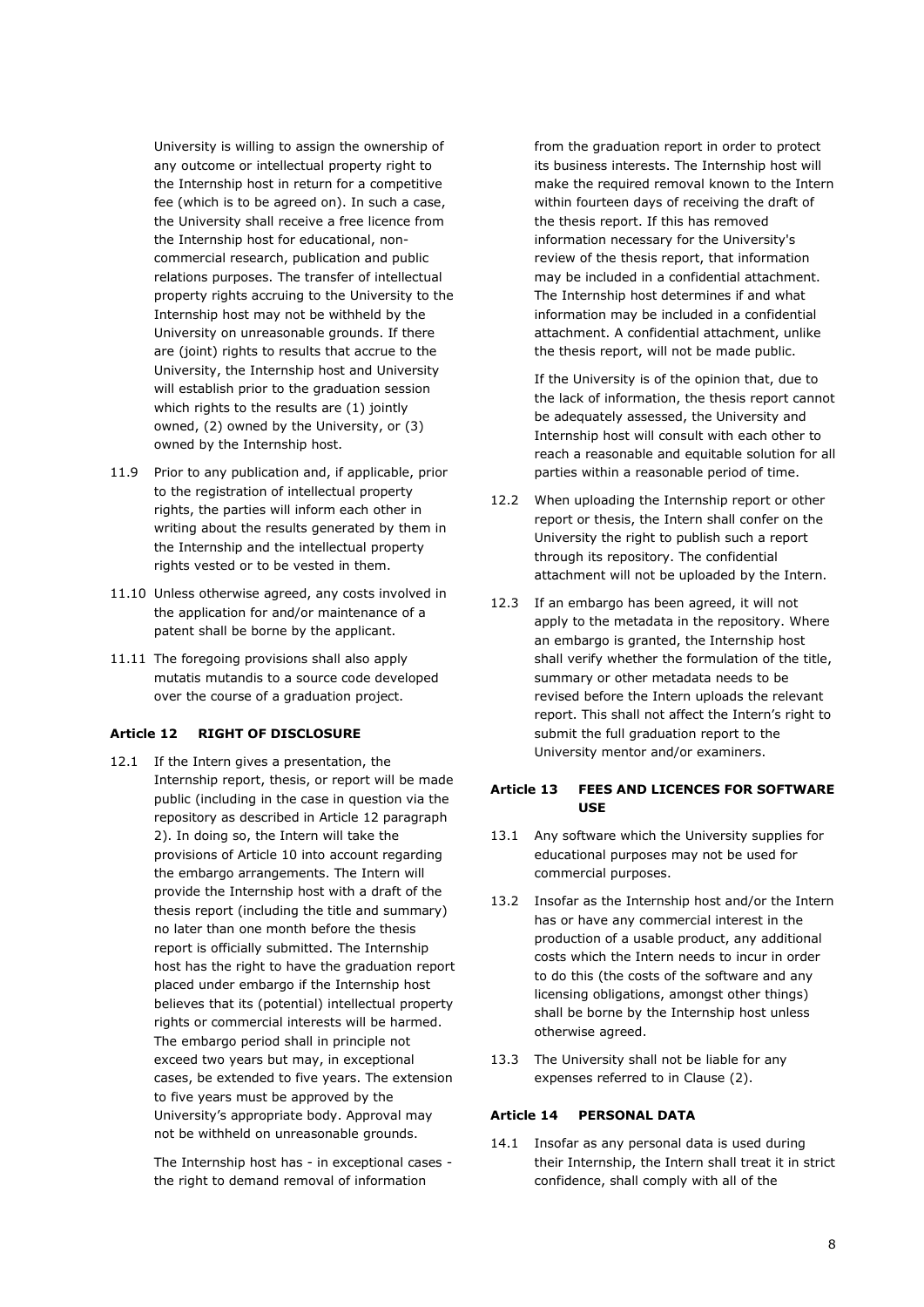stipulated policy and security rules and shall not copy such personal data to mobile media. The Internship host is responsible for ensuring that the Intern is properly informed of the Internship host's applicable policies and safety regulations in this regard.

- 14.2 The Internship host shall only process the Intern's personal data for the purposes of executing this Internship Agreement. The Internship host shall ensure that data processing occurs in accordance with the General Data Protection Regulation. This shall entail that the Internship host will:
	- j. not process more of the Intern's data than is necessary for the purposes of executing this Internship Agreement;
	- k. ensure that the data is correct;
	- I. not store any data for longer than is necessary for the purposes of executing this Internship Agreement;
	- m. ensure that only those people have access to the Intern's data who have been designated for this purpose.

The Intern may invoke their rights in respect of the processing of their data in accordance with the General Data Protection Regulation.

# **Article 15 INTERNSHIP DISPUTES**

- 15.1 Should there be any difficulties during the Internship, the Intern and the Internship supervisor shall first endeavour to resolve them through close consultation.
- 15.2 In the event that consultations between the Intern and the Internship supervisor do not produce a solution that is acceptable to both parties, any such dispute may be brought before a University mentor.
- 15.3 In the event that the Internship supervisor, the University mentor and the Intern are unable to reach a solution, the disputes will be submitted to the Internship coordinator and/or, depending on the importance of the dispute, to the programme director, the Director of Educational Institute or the Examination Board.

#### **Article 16 LIABILITY AND INSURANCE**

16.1 In accordance with Section 7:658(4) of the Dutch Civil Code or similar legislation and regulations applicable in the country in which the Internship occurs, the Internship host shall be liable for any injury or loss which the Intern

may suffer while performing Internship activities.<sup>5</sup>

- 16.2 The Internship host shall be liable for damage caused by the Intern towards third parties during the performance of the Internship activities. The Internship host will not be liable on that basis if it can be demonstrated that it has fulfilled its duty of care and/or if there is demonstrable deliberate recklessness or intent on the part of the Intern.
- 16.3 The Intern shall have a duty to take out private third-party liability and health insurance, while accident insurance is also recommended.
- 16.4 As secondary cover, the University may take out group liability and accident insurance for its students and Interns.
- 16.5 The Internship host will make every effort to protect the Intern from any form of harassment or discrimination in the workplace.
- 16.6 Should the Intern work with genetic material, the Intern shall be required to use such material in accordance with all legislation and government regulations and guidelines which are applicable in respect of such material, including, where applicable, the terms and conditions of the country in which that material originates – Mutually Agreed Terms (MAT) – and/or prior informed consent – Prior Informed Consent (PIC) – and shall ensure that it is able to present the University with all the requisite licences and permits when requested to do so.

## **Article 17 TERMINATION OF INTERNSHIP AGREEMENT**

- 17.1 An Internship shall terminate:
	- At the end of the agreed period;
	- As soon as the Intern ceases to be registered as a student of the University;
	- By the mutual consent of parties; or
	- q. In the event that the Internship host goes insolvent, is granted a moratorium on payments or its legal persona is dissolved.
- 17.2 The Internship host is entitled to immediately terminate the Internship Agreement, after hearing the Internship supervisor and the Intern concerned:
	- r. In the event that the Internship host is of the opinion that the Intern repeatedly fails to comply with its rules or instructions in spite of a warning and/or conducts